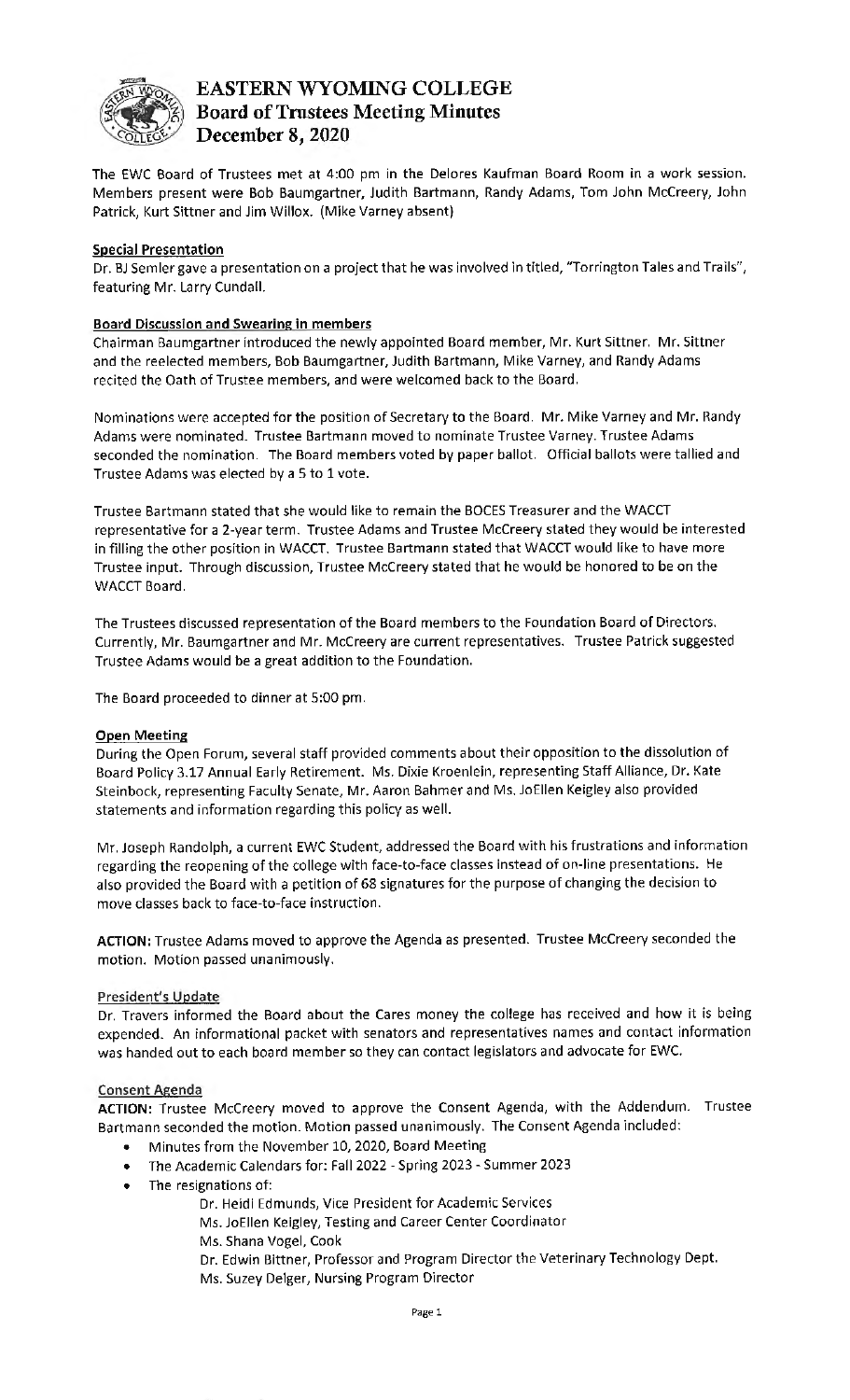- The Designation of Depositories: Points West Bank, Pinnacle Bank, First State Bank, U.S. Bank, Platte Valley Bank, Converse County Bank, and related signatories.
- The Designation of the Torrington Telegram as the College District's Official Newspaper.

### **ACTION ITEMS**

• Trustee Patrick moved to approve the December Financial Report. Trustee Mccreery seconded the motion. Motion passed unanimously.

**Comment:** Trustee Mccreery asked what some of the Cares money was being used for. Mr. Wilkes responded with technology needs, food service improvements, student computers, Zoom capabilities in 15 classrooms and 5 in Douglas, docking stations, surge protectors, back up drivers, and cleanable furniture that can be sanitized.

• Trustee Patrick moved to approve the Scholarship and Grants Budget for FY 2022. Trustee Bartmann seconded the motion. Motion passed unanimously. There were changes in the amount to be capped at 15 credits. There was also a cut to the athletic section and an increase to the Foundation scholarships.

**Comment:** Trustee Patrick stated that it looked like the increase was a big cost, but we get money back from the State. Trustee Patrick would like to see those numbers. Mr. Wilkes will get these figures and present them at a later date. The funds would show up on the state appropriations budget.

- Trustee Mccreery moved to appoint Mr. Kwin Wilkes, Vice President of Admin Services as the Assistant Treasurer to the Board. Trustee Adams seconded the motion. Motion passed unanimously.
- Trustee Patrick moved to ratify the decision to dissolve Board Policy 3.17 Annual Early Retirement Program, as part of the budget cut recommendations set forth in the November 10, 2020, meeting. Trustee Bartmann seconded the motion. Motion passed 6 to 1.

**Comment:** Trustee Patrick expressed that the board does not like to make this kind of decision, and expressed that ending the early retirement program, it does not result in a loss of jobs.

**Comment:** Trustee Willox stated that the need in now and the burden is later. Financially it is the right decision to protect the body of EWC.

**Comment:** Trustee Mccreery expressed that he feels very strongly that this decision should not be made and feels this is going back on promises that were made to employees.

• Trustee Patrick moved to appoint Board representatives Bob Baumgartner, Tom John Mccreery and Randy Adams to the Foundation. Trustee Bartmann seconded the motion. Motion passed unanimously.

#### **FINAL READING BOARD POLICIES**

- Trustee Adams moved to approve the Final Reading Board Policy 2.4 Serious Infectious Illness. Trustee Mccreery seconded the motion. Motion passed.
- Trustee Bartmann moved to approve the Final Reading Board Policy 2.6 Acceptance of Gifts by Eastern Wyoming College and EWC Foundation. Trustee Patrick seconded the motion. Motion passed unanimously.
- Trustee Mccreery moved to approve the Final Reading Board Policy 2.7 Facility Naming. Trustee Patrick seconded the motion. Motion passed unanimously.
- Trustee Adams moved to approve the Final Reading Board Policy 2.9 Media Relations. Trustee Bartmann seconded the motion. Motion passed unanimously.
- Trustee Mccreery moved to approve the Final Reading Board Policy 3.5 Employment and Service outside the College. Trustee Patrick seconded the motion. Motion passed unanimously.

#### **INFORMATION ITEMS**

• Mr. John Hansen updated the Board on Institutional Development. Mr. Hansen stated that the stock market is rebounding and holding steady. We are currently working on a new phone